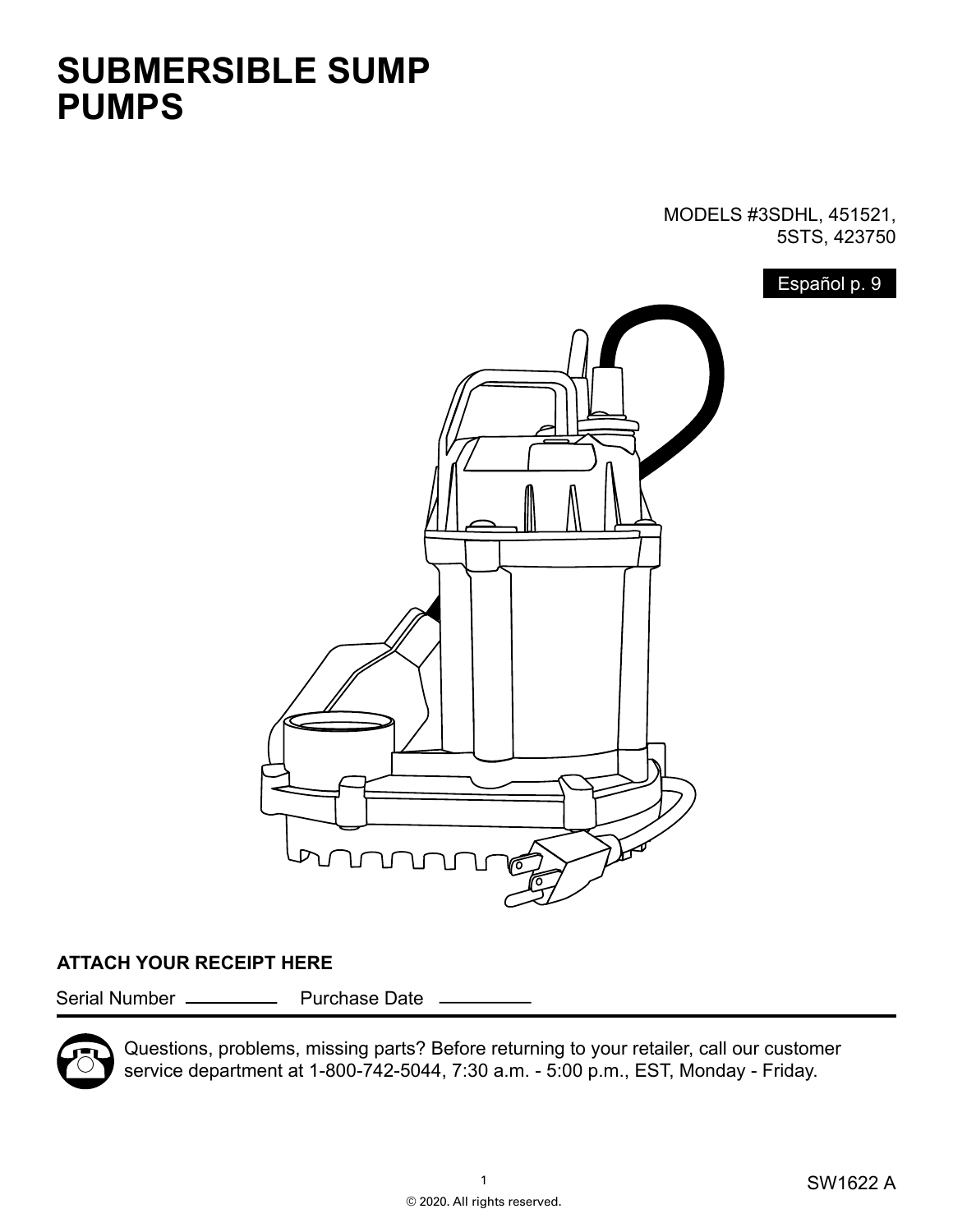3 © 2020. All rights reserved.

## **SAFETY INFORMATION**

## **WARNING**



| <b>DESCRIPTION</b> | <b>QUANTITY</b> |  |
|--------------------|-----------------|--|
|                    |                 |  |

Please read and understand this entire manual before attempting to assemble, operate, or install the product.

**NOTE**: Pumps with the "UL" Mark and pumps with the "US" mark are tested to UL Standard UL778. CSA certified pumps are certified to CSA Standard C22.2 No. 108. (CUS.)

**• ELECTRICAL SHOCK ALERT.** Before installing this product, have the electrical circuit checked by an electrician to ensure proper grounding. All electrical installations must conform to the National Electric Code and all local codes.

### **• ELECTRICAL SHOCK ALERT.**

Connect this product to a properly-grounded 115 volt circuit equipped with a Ground Fault Circuit Interrupter (GFCI) device. Make sure the electrical supply circuit is equipped with fuses or circuit breakers with a minimum capacity of 15 amps.

These pumps are supplied with a 3-prong grounded plug to help protect you against the possibility of electrical shock. DO NOT UNDER ANY CIRCUMSTANCES REMOVE THE GROUND PIN.

- **• ELECTRICAL SHOCK ALERT.** Never use an extension cord.
- **• ELECTRICAL SHOCK ALERT.**
- **• ELECTRICAL SHOCK ALERT.** Do not remove or replace the power cord.
- **• ELECTRICAL SHOCK ALERT.**
- **• PERSONAL INJURY ALERT.** before attempting any service.
- **• PROP65 WARNING FOR CALIFORNIA RESIDENTS:**  Cancer and Reproductive Harm – www.P65Warnings.ca.gov.

Protect electrical cord from sharp objects, hot surfaces, oil, and chemicals. Avoid kinking the cord.

This pump contains oil, which becomes hot when operating. Allow 2-1/2 hours after disconnecting

# **DANGER**

### **• FIRE/EXPLOSION HAZARD.**

Pump only clear water. Do not pump flammable or explosive fluids such as gasoline, fuel oil, kerosene, etc. Do not use in a flammable and/or explosive atmosphere. Failure to follow these warnings could result in death or serious injury and/or property damage.

**• RISK OF ELECTRIC SHOCK.** 

These pumps have not been investigated for use in swimming pool and marine areas.

**• RISK OF ELECTRIC SHOCK.** 

Always disconnect power source before attempting to install, service, or maintain the pump. Never handle a pump with wet hands or when standing on wet or damp surface or in water. Fatal electrical shock could occur.

**• RISK OF ELECTRIC SHOCK.** 

Keep pump out of reach of children.

### **CAUTION**

The continuous operating water temperature for this pump must not exceed 104°F (40°C).

This pump is designed to pump water only. It has not been evaluated for pumping chemicals or

Inspect the pump regularly for damage and perform routine maintenance as needed. Remove any

- **• PERSONAL INJURY OR PRODUCT DAMAGE MAY RESULT.** This pump operates on 115 volts. Make certain that the power source conforms to the requirements of your equipment.
- **• PRODUCT DAMAGE MAY RESULT.**
- **• PRODUCT DAMAGE MAY RESULT.** corrosive materials.
- **• PRODUCT DAMAGE MAY RESULT.** debris that may build up around the on/off operation of the float.
- **• PROPERTY DAMAGE MAY RESULT.** out of this vent hole during pump operation.
- **• PROPERTY OR PRODUCT DAMAGE MAY RESULT.** This pump is not designed for pumping effluent or sewage.
- **• PRODUCT DAMAGE MAY RESULT.** This pump is not designed for continuous operation.

This product requires a 3/16-in vent hole to be drilled in the discharge pipe, level with the top of the pump. The vent hole should be checked periodically for clogs. It is normal for water to come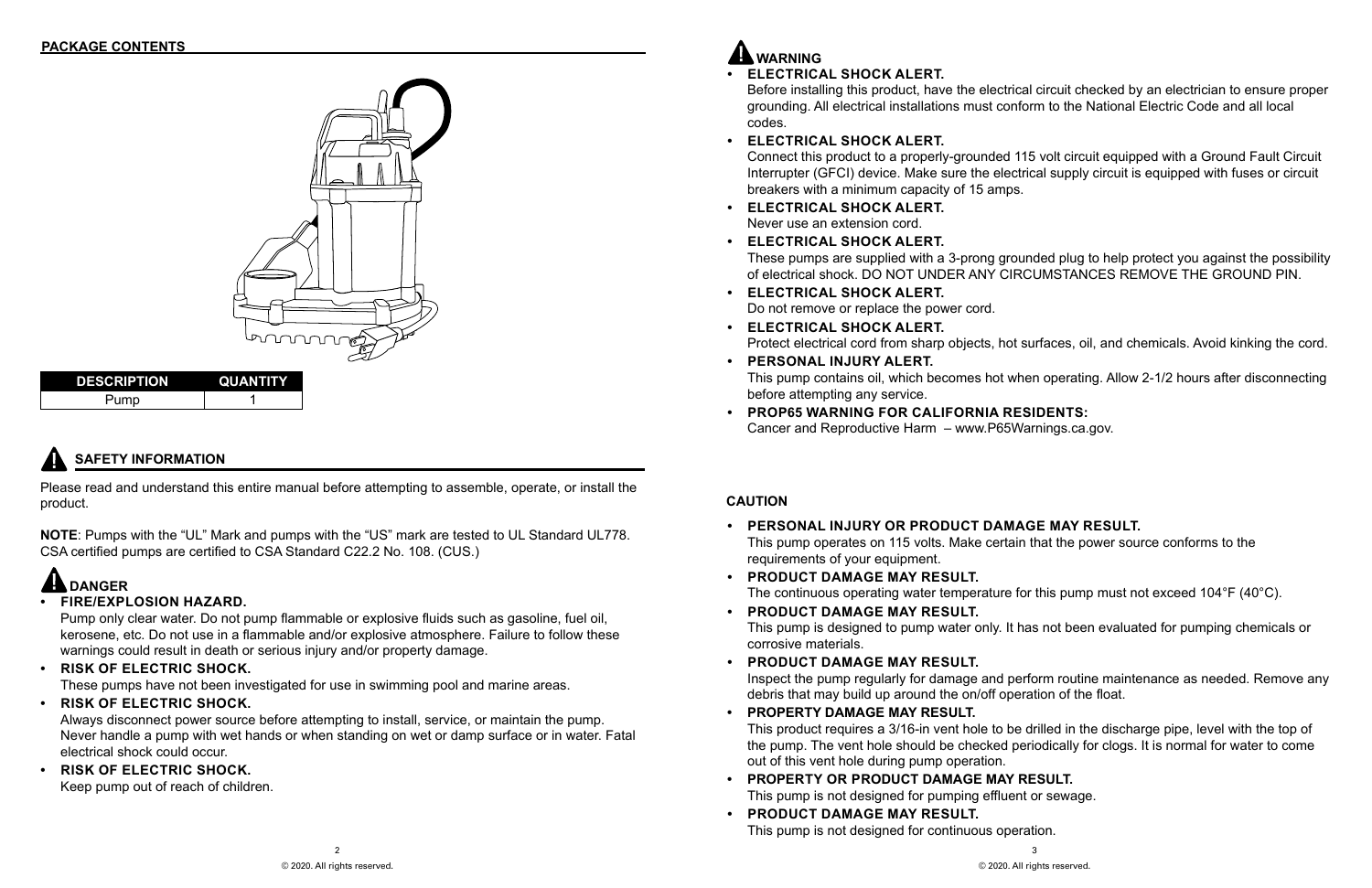#### **PREPARATION**

#### **Estimated Installation Time:** 15 minutes

**Materials required for assembly:** Sump basin, inlet piping, discharge piping (PVC, poly pipe or galvanized steel), check valve, and 2-step PVC glue system (primer and sealer).

- **INSTALLATION INSTRUCTIONS**
- 1. Make sure the sump basin is cleared of any debris or sediment, and place the sump pump on a hard surface inside the basin.





#### **GENERAL PUMP INFORMATION**

This pump is designed to be installed in a sump basin for removing clear drain water and will usually pass small particles suspended in water. Heavy mud, sand, or pea gravel can clog the pump, which can usually be cleaned out by back-flushing with a garden hose through the pump discharge.

#### **Pump On / Off Levels**



A check valve must be installed in the discharge pipe to keep water from draining back into the sump basin when it is not operating. The sump basin must be at least 18-in deep and 12-in diameter.

#### **NOTES:** Before installing pump:

- Have the electrical circuit checked by an electrician to ensure it is on a dedicated circuit with proper grounding.
- Connect pump to a grounded circuit equipped with a ground fault circuit interruptor (GFCI) device.
- BE CERTAIN the pump power source is disconnected before installing or servicing this unit.
- Be sure the sump basin and piping are clear of sand, dirt, and scale. Debris will clog pump and void warranty.
- Failure to protect pump and piping from freezing could cause severe damage and will void the warranty.
- Do not run pump dry.

2. Connect the discharge pipe, fittings, and check valve (not provided) to pump discharge. The discharge pipe should be the same size as the discharge of pump (1-1/2-in) or larger.

**NOTE:** Make sure there is enough room in the basin for the float to move freely. If the float is restricted, the pump will not operate.

3. Drill a 3/16-in vent hole in the discharge pipe, level with the top of pump. It is normal for water to spray from this hole when the pump is operating.







| <b>SPECIFICATIONS</b> |                   |                          |                                   |               |        |              |    |
|-----------------------|-------------------|--------------------------|-----------------------------------|---------------|--------|--------------|----|
| <b>MODEL</b>          |                   |                          | PERFORMANCE IN GALLONS PER MINUTE |               |        |              |    |
|                       | HΡ<br><b>AMPS</b> | $\overline{\text{O}}$ in | <b>5FL</b>                        | <b>TIOFIN</b> | 15 FT. | <b>20 EL</b> |    |
| 3SDHL, 451521         | 1/3               | 5.5                      | 54                                | 50            | 42     | 33           | 25 |
| 5STS, 423750          | 1/2               | 7.8                      | 60                                | 57            | 48     | 38           | 25 |

| Float     |            | <b>Pump Model</b> |
|-----------|------------|-------------------|
| Switch    | 3SDHL/     | 5STS/             |
|           | 451521     | 423750            |
| On Level  | $11 - 25"$ | 12 2"             |
| Off Level | 4 125"     | 4 9"              |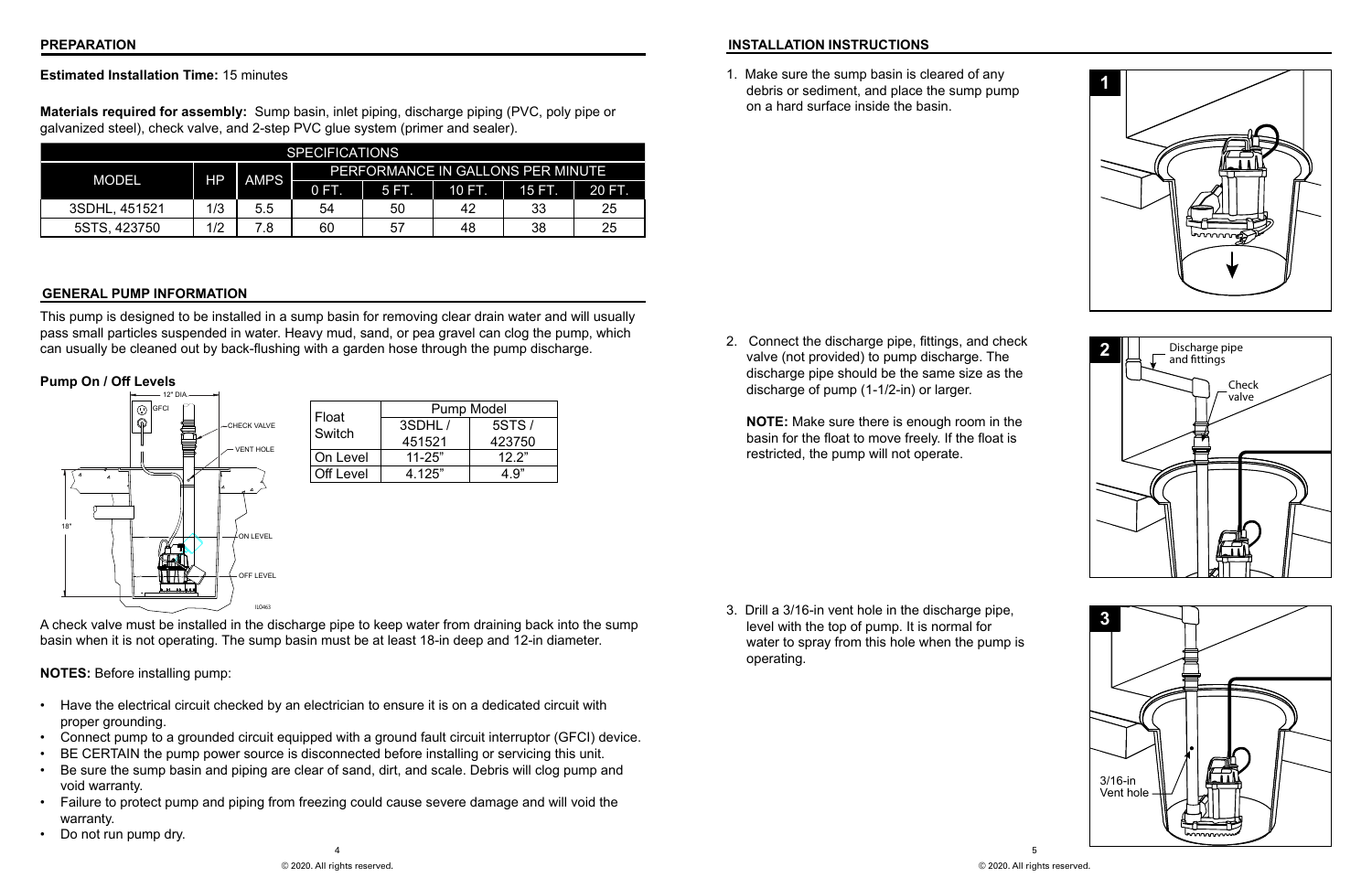7

4. Make sure your hands are dry and you are not standing in water. Connect the pump to a properly-grounded, GFCI electrical outlet.

**WARNING:** Do not use an extension cord.

**NOTE:** Tape the electrical cord to the discharge pipe to prevent it from interfering with the motion of the float.











#### **INSTALLATION INSTRUCTIONS CARE AND MAINTENANCE**

**WARNING**: Always disconnect pump from power source before handling.

#### **At least every three months:**

Remove any debris that may build up in the sump basin to prevent it from interfering with the operation of the float switch.

Clean out the vent hole that was drilled in the discharge pipe during installation.

Test system for operation.



#### **WARRANTY**

This product is warranted for two years from the date of purchase. Subject to the conditions hereinafter set forth, the manufacturer will repair or replace to the original consumer any portion of the product which proves defective due to defective materials or workmanship. To obtain warranty service, contact the dealer from whom the product was purchased. The manufacturer retains the sole right and option to determine whether to repair or replace defective equipment, parts, or components. Damage due to conditions beyond the control of the manufacturer is not covered by this warranty.

THIS WARRANTY WILL NOT APPLY: (a) To defects or malfunctions resulting from failure to properly install, operate, or maintain the unit in accordance with printed instructions provided; (b) to failures resulting from abuse, accident, or negligence, or use of inappropriate chemicals or additives in the water; (c) to normal maintenance services and the parts used in connection with such service; (d) to units which are not installed in accordance with normal applicable local codes, ordinances, and good trade practices; and (e) if the unit is used for purposes other than for what it was designed and manufactured.

RETURN OF WARRANTED COMPONENTS: Any item to be repaired or replaced under this warranty must be returned to the manufacturer at Kendallville, Indiana or such other place as the manufacturer may designate, freight prepaid.

THE WARRANTY PROVIDED HEREIN IS IN LIEU OF ALL OTHER EXPRESS WARRANTIES, AND MAY NOT BE EXTENDED OR MODIFIED BY ANYONE. ANY IMPLIED WARRANTIES SHALL BE LIMITED TO THE PERIOD OF THE LIMITED WARRANTY AND THEREAFTER ALL SUCH IMPLIED WARRANTIES ARE DISCLAIMED AND EXCLUDED. THE MANUFACTURER SHALL NOT, UNDER ANY CIRCUMSTANCES, BE LIABLE FOR INCIDENTAL, CONSEQUENTIAL OR SPECIAL DAMAGES, SUCH AS, BUT NOT LIMITED TO DAMAGE TO, OR LOSS OF, OTHER PROPERTY OR EQUIPMENT, LOSS OF PROFITS, INCONVENIENCE, OR OTHER INCIDENTAL OR CONSEQUENTIAL DAMAGES OF ANY TYPE OR NATURE. THE LIABILITY OF THE MANUFACTURER SHALL NOT EXCEED THE PRICE OF THE PRODUCT UPON WHICH SUCH LIABILITY IS BASED.

This warranty gives you specific legal rights, and you may have other rights which vary from state to state. Some states do not allow limitations on duration of implied warranties or exclusion of incidental or consequential damages, so the above limitations may not apply to you.

**In those instances where damages are incurred as a result of an alleged pump failure, the Homeowner must retain possession of the pump for investigation purposes.**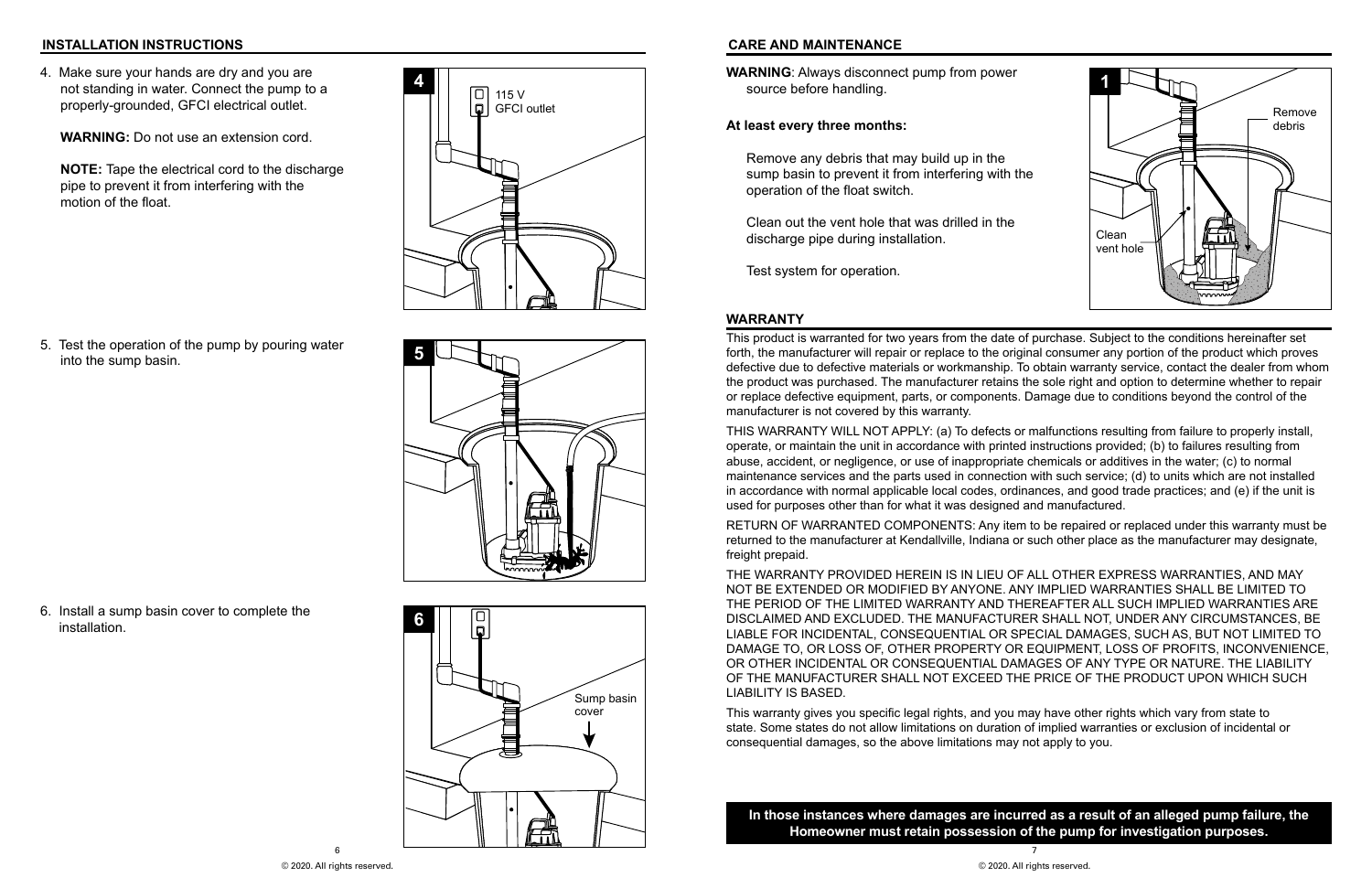#### 4 **DANGERRISK OF ELECTRIC SHOCK.**

Always disconnect power source before attempting to install, service, or maintain the pump. Never handle a pump with wet hands or when standing on wet or damp surface or in water. Fatal electrical shock could occur.

| <b>PROBLEM</b>                              | <b>POSSIBLE CAUSE</b>                                                                      | <b>CORRECTIVE ACTION</b>                                                                                                |
|---------------------------------------------|--------------------------------------------------------------------------------------------|-------------------------------------------------------------------------------------------------------------------------|
| Pump will not<br>start or run.              | 1. Circuit breaker is off or fuse is blown or<br>loose.                                    | 1. Reset circuit breaker or replace<br>fuse. If problem continues, contact<br>a professional electrician or<br>plumber. |
|                                             | 2. Water in sump basin is not high enough<br>to cause the switch to turn on.               | 2. Water will turn on when it reaches<br>the proper level for the pump.                                                 |
|                                             | 3. Pump is not plugged in or is connected<br>to a wall switch that has been turned<br>off. | 3. Plug pump securely into GFCI<br>outlet that cannot be turned off by<br>a wall switch.                                |
|                                             | 4. Float cannot move freely.                                                               | 4. Remove any obstructions around<br>float.                                                                             |
| Pump runs, but<br>does not deliver          | 1. Make sure check valve is not installed<br>backwards.                                    | 1. Arrow on valve should point away<br>from pump.                                                                       |
| water.                                      | 2. Shut-off valve (if used) may be closed.                                                 | 2. Open shut-off valve.                                                                                                 |
|                                             | 3. Impeller or pump inlet is clogged.                                                      | 3. Remove pump from basin and<br>clean impeller or pump inlet.                                                          |
|                                             | 4. Pump is air-locked.                                                                     | 4. Clean out vent hole in discharge<br>pipe.                                                                            |
|                                             | 5. Vertical pumping distance is too high.                                                  | 5. Reduce the vertical distance to<br>correspond with the performance<br>chart in the instructions.                     |
| Pump runs<br>continuously.                  | 1. Float is stuck in the 'on' position.                                                    | Make sure the float can move<br>$1_{-}$<br>freely.                                                                      |
|                                             | 2. Float switch is defective.                                                              | 2. Replace float switch.                                                                                                |
| Pump runs, but<br>delivers little<br>water. | 1. Pump is air-locked.                                                                     | 1. Clean out vent hole in discharge<br>pipe.                                                                            |
|                                             | 2. Vertical pumping distance is too high.                                                  | 2. Reduce the vertical distance to<br>correspond with the performance<br>chart in the instructions.                     |
|                                             | 3. Impeller or pump inlet is clogged.                                                      | 3. Remove pump from basin and<br>clean impeller or pump inlet.                                                          |
| Fuse blows or<br>circuit breaker            | 1. Impeller or pump inlet is clogged.                                                      | 1. Remove pump from basin and<br>clean impeller or pump inlet.                                                          |
| trips when pump<br>starts.                  | 2. Fuse size or circuit breaker may be too<br>small.                                       | 2. Electrical circuit capacity must be<br>15 amps or higher.                                                            |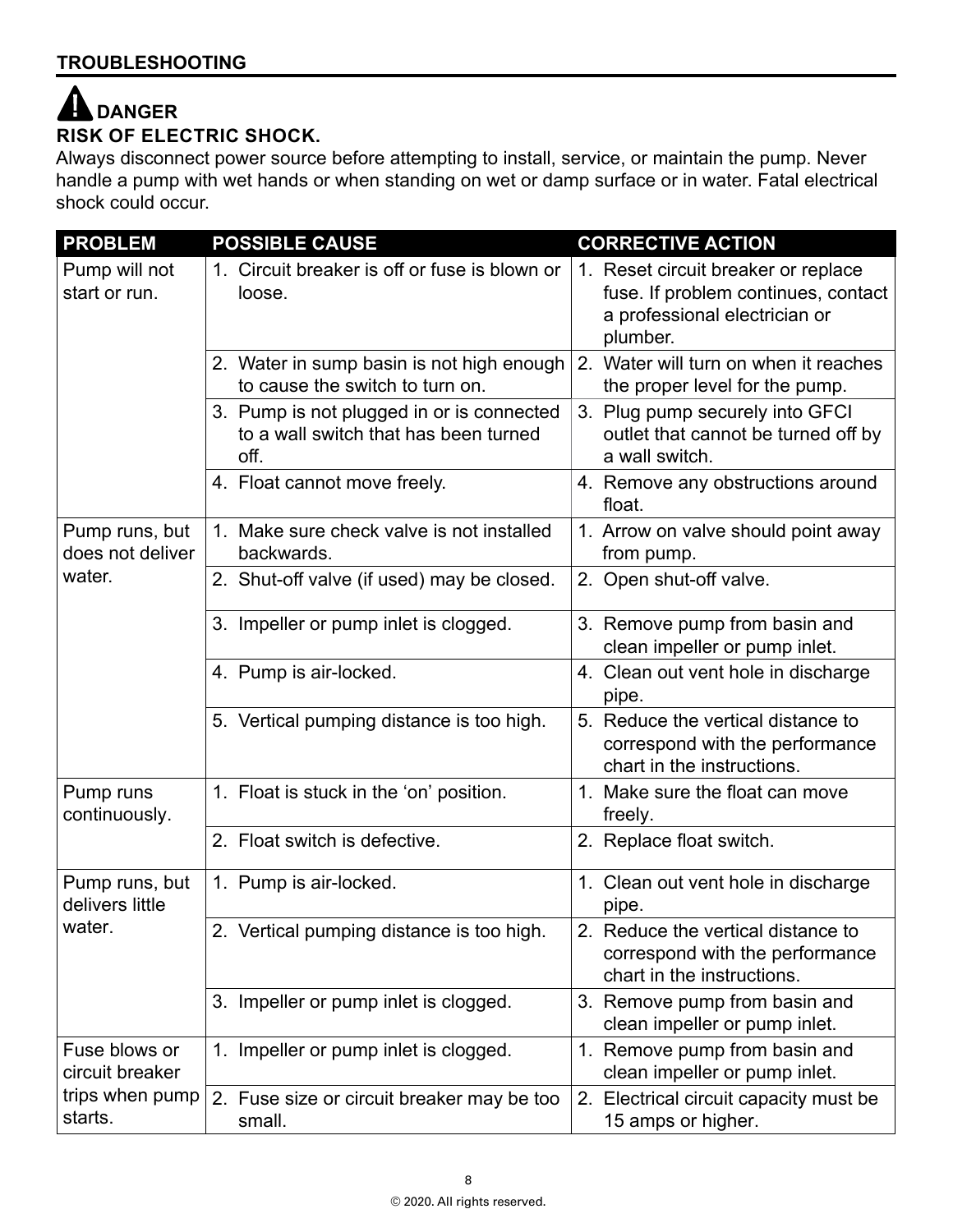## **BOMBAS DE SUMIDERO SUMERGIBLES**

MODELOS #33SDHL, 451521, 5STS, 423750



### **ADJUNTE SU RECIBO AQUÍ**

Número de serie \_\_\_\_\_\_\_\_\_ Fecha de compra \_



¿Preguntas, problemas, partes faltantes? Antes de acudir al minorista, llame a nuestro departamento de servicio al cliente al 1-800-742-5044, de lunes a viernes de 7:30 a.m. a 5:00 p.m., EST.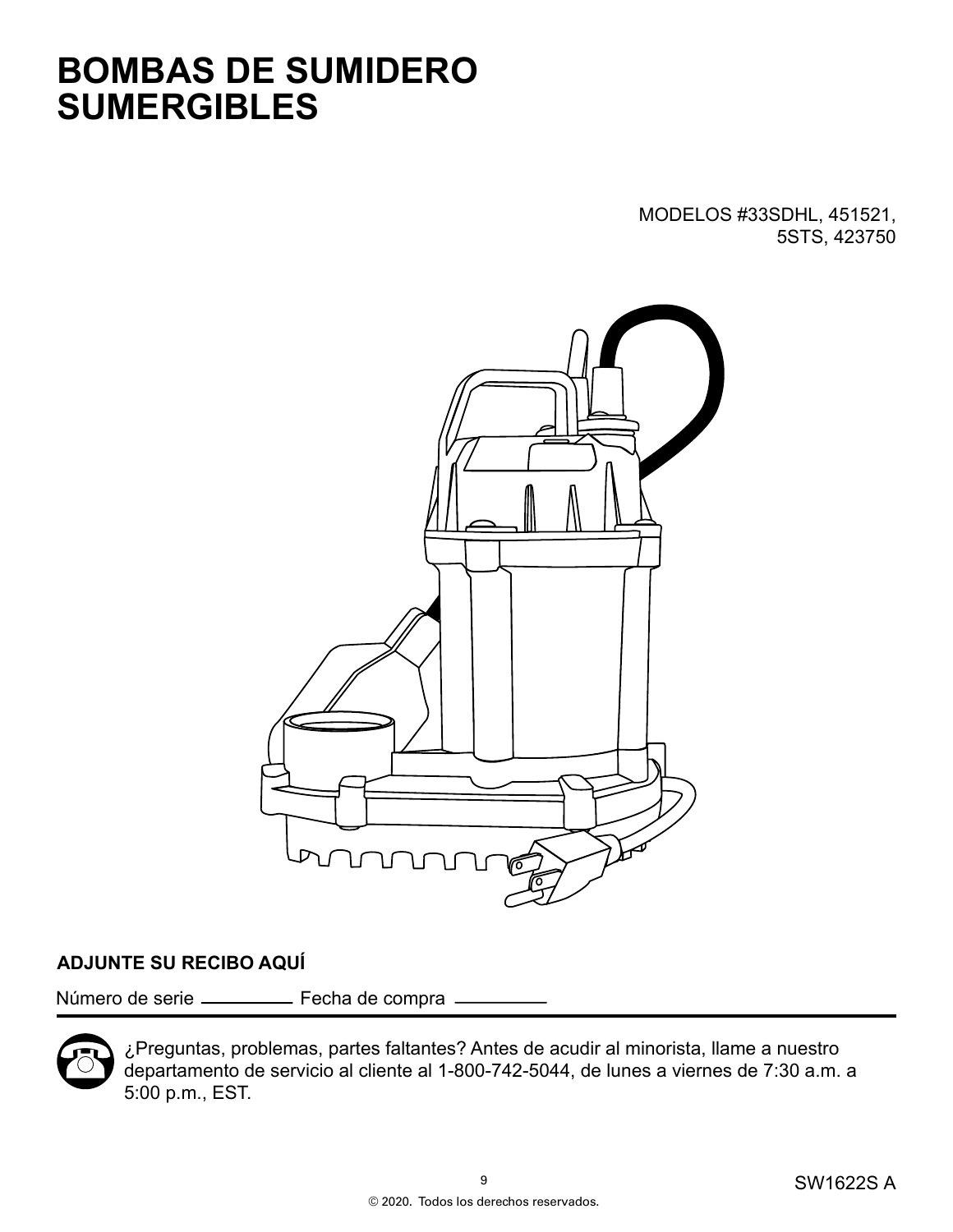11

© 2020. Todos los derechos reservados.

### **INFORMACIÓN DE SEGURIDAD**



#### **Lea y comprenda todo el manual antes de intentar ensamblar, operar o instalar el producto.**

**NOTA:** Las bombas que exhiban la marca "UL", así como aquéllas que exhiban la marca "US", satisfacen la norma UL778 de Underwriters Laboratory. Las bombas certificadas por la Asociación Canadiense de Normalización (CSA) satisfacen la norma C22.2 de la CSA. 108.

### **• ALERTA DE DESCARGA ELÉCTRICA.**

Antes de instalar este producto, haga que un electricista revise su circuito para asegurarse de que la puesta a tierra sea adecuada. Todas las instalaciones eléctricas deben realizarse de conformidad con el Código Eléctrico Nacional y todos los códigos locales.

## **PELIGRO**

### **• PELIGRO DE INCENDIO/EXPLOSIÓN.**

Pump only clear water. Do not pump flammable or explosive fluids such as gasoline, fuel oil, kerosene, etc. Do not use in a flammable and/or explosive atmosphere. Failure to follow these warnings could result in death or serious injury and/or property damage.

#### **• RIESGO DE DESCARGA ELÉCTRICA.**

No se ha investigado el uso de estas bombas en áreas marinas y en piscinas.

#### **• RIESGO DE DESCARGA ELÉCTRICA.**

Siempre desconecte la alimentación eléctrica antes de instalar la bomba o realizar actividades de servicio o mantenimiento. Nunca manipule la bomba con las manos mojadas o si está de pie en agua o sobre una superficie húmeda o mojada, ya que podría ocurrir una electrocución fatal.

**• RIESGO DE DESCARGA ELÉCTRICA.** Mantenga la bomba fuera del alcance de los niños.

## **AN ADVERTENCIA**

### **PRECAUCIÓN**

### **• PODRÍAN PRODUCIRSE LESIONES PERSONALES O DAÑOS AL PRODUCTO.**

Esta bomba funciona con 115 voltios. Asegúrese de que la fuente de energía cumpla los

La temperatura del agua de funcionamiento continuo para este modelo de bombas no debe

Esta bomba está diseñada para bombear agua únicamente. No ha sido evaluada para bombear

Inspeccione regularmente la bomba en busca de daños y realice el mantenimiento de rutina según sea necesario. Quite la suciedad que pudiera acumularse alrededor de la operación de

- requisitos de su equipo.
- **• SE PUEDE PROVOCAR DAÑO AL PRODUCTO.** sobrepasar 40°C (104°F).
- **• SE PUEDE PROVOCAR DAÑO AL PRODUCTO.** químicos ni materiales corrosivos.
- **• SE PUEDE PROVOCAR DAÑO AL PRODUCTO.** encendido/apagado del flotador.
- **• SE PUEDE PROVOCAR DAÑO A LA PROPIEDAD.** de la bomba.
- **• PODRÍA CAUSAR DAÑOS A LA PROPIEDAD O AL PRODUCTO.** Esta bomba no está diseñada para bombear efluentes o aguas negras.
- **• PUEDE PROVOCAR DAÑO AL PRODUCTO.** Esta bomba no está diseñada para un funcionamiento continuo.

Se debe perforar un orificio de ventilación de 5 mm (3/16") en la tubería de descarga nivelado con la parte superior de la bomba. Periódicamente se deberá revisar que el orificio de ventilación no esté obstruido. Es normal que salga agua de este orificio de ventilación durante el funcionamiento

Conecte este producto a un circuito con la debida puesta a tierra de 115 voltios, equipado con un interruptor de circuito de fallas de puesta a tierra (GFCI, por sus siglas en inglés). Asegúrese de que el circuito de suministro eléctrico esté equipado con fusibles o disyuntores con una capacidad

#### Estas bombas vienen con un enchufe de 3 clavijas, con conexión a tierra, para protegerlo en caso de una descarga eléctrica. BAJO NINGUNA CIRCUNSTANCIA QUITE EL CONECTOR DE

- **• ALERTA DE DESCARGA ELÉCTRICA.** Nunca utilice una extensión eléctrica.
- **• ALERTA DE DESCARGA ELÉCTRICA.** TIERRA.
- **• ALERTA DE DESCARGA ELÉCTRICA.** No quite ni reemplace el cable de energía
- **• ALERTA DE DESCARGA ELÉCTRICA.** Evite torcer el cable.
- **• ALERTA DE LESIONES PERSONALES.** mantenimiento, deje que pasen 2 1/2 horas después de desconectarla.
- **• ADVERTENCIA DE PROPOSICIÓN 65 PARA RESIDENTES DE CALIFORNIA** Cáncer y Daño Reproductivo – www.P65Warnings.ca.gov.

Proteja el cable eléctrico de objetos afilados, superficies calientes, aceite y sustancias químicas.

Esta bomba contiene aceite, el cual que se calienta cuando funciona. Antes de proceder con el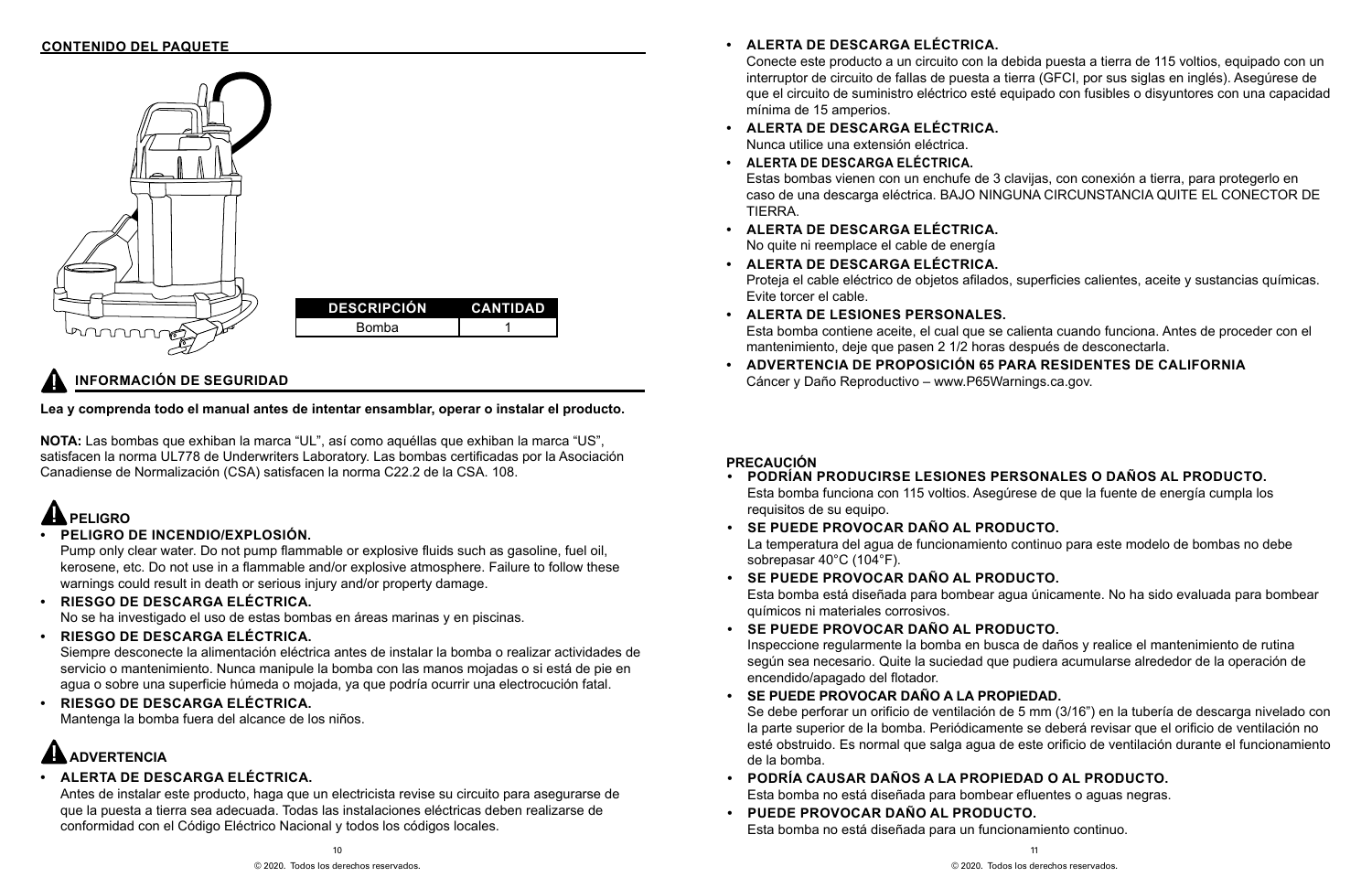12

#### **PREPARACIÓN**

#### **Tiempo estimado de instalación:** 15 minutos

**Materiales requeridos para el ensamblaje:** Contenedor para agua de sumidero, tubería de entrada, tubería de descarga (PVC, tubería de polietileno o acero galvanizado), válvula de retención, sistema para pegar de PVC de 2 pasos (imprimante y sellador).

#### **INSTRUCCIONES DE INSTALACIÓN**

1. Asegúrese de que el contenedor para agua de sumidero no tenga suciedades ni sedimentos, y coloque la bomba de sumidero sobre una superficie dura dentro del contenedor.



#### **INFORMACIÓN GENERAL ACERCA DE LA BOMBA**

Esta bomba está diseñada para ser instalada en un contenedor para agua de sumidero para quitar el agua de drenaje limpia y habitualmente pasarán por ella partículas suspendidas en el agua. El lodo pesado, la arena o la gravilla pueden obstruir la bomba, lo que generalmente se puede limpiar lavando a presión con una manguera de jardín a través de la descarga de la bomba.

#### Nivel de Encendido / Apagado de Bomba



Se debe instalar una válvula de retención en la tubería de descarga para evitar que el agua se devuelva hacia el recipiente del sumidero cuando no esté en funcionamiento. El recipiente del sumidero debe tener al menos 45,72 cm de profundidad y 30,5 cm de diámetro.

**NOTAS:** Antes de instalar la bomba:

- Haga que un electricista verifique el circuito eléctrico para asegurar que esté en un circuito exclusivo con la conexión a tierra adecuada.
- Conecte la bomba a un circuito con conexión a tierra equipado con un interruptor de circuito con protección de falla a tierra (GFCI, por sus siglas en inglés).
- ASEGÚRESE de que la fuente de alimentación de la bomba esté desconectada antes de instalar o hacer el mantenimiento de esta unidad.
- Asegúrese de que el contenedor para agua de la bomba y la tubería no tengan arena, suciedad y acumulación. La suciedad obstruirá la bomba y anulará la garantía.
- No proteger la bomba y la tubería del congelamiento podría causar daños graves y anular la garantía.
- No opere la bomba en seco.

2. Conecte la tubería de descarga, los conectores y la válvula de retención (no provista) a la descarga de la bomba. La tubería de descarga debe tener el mismo tamaño que la descarga de la bomba, (1 1/2") o mayor.

**NOTA:** Asegúrese de que haya suficiente espacio en el contenedor para agua para que el flotador se mueva libremente. Si el flotador no puede moverse, la bomba no funcionará.

3. Perfore un agujero de ventilación de 3/16 pulg. en la tubería de descarga nivelado con la parte superior de la bomba.







| <b>ESPECIFICACIONES</b> |           |                                                             |        |        |                |                |         |
|-------------------------|-----------|-------------------------------------------------------------|--------|--------|----------------|----------------|---------|
| <b>MODELO</b>           | <b>HP</b> | <b>RENDIMIENTO EN GALONES POR MINUTO</b><br><b>AMPERIOS</b> |        |        |                |                |         |
|                         |           |                                                             | 0 PIES | 5 PIES | <b>10 PIES</b> | <b>15 PIES</b> | 20 PIES |
| 3SDHL, 451521           | 1/3       | 5.5                                                         | 54     | 50     | 42             | 33             | 25      |
| 5STS, 423750            | 1/2       | 7.8                                                         | 60     | 57     | 48             | 38             | 25      |

|                | Modelo de la bomba |            |  |  |  |
|----------------|--------------------|------------|--|--|--|
| Interruptor de | 3SDHL/             | 5STS/      |  |  |  |
| flotador       | 451521             | 423750     |  |  |  |
| Nivel de       |                    | 12.2 pulg. |  |  |  |
| encendido      | 11-25 pulg.        |            |  |  |  |
| Nivel de       |                    | 4.9 pulg.  |  |  |  |
| apagado        | 4.125 pulg.        |            |  |  |  |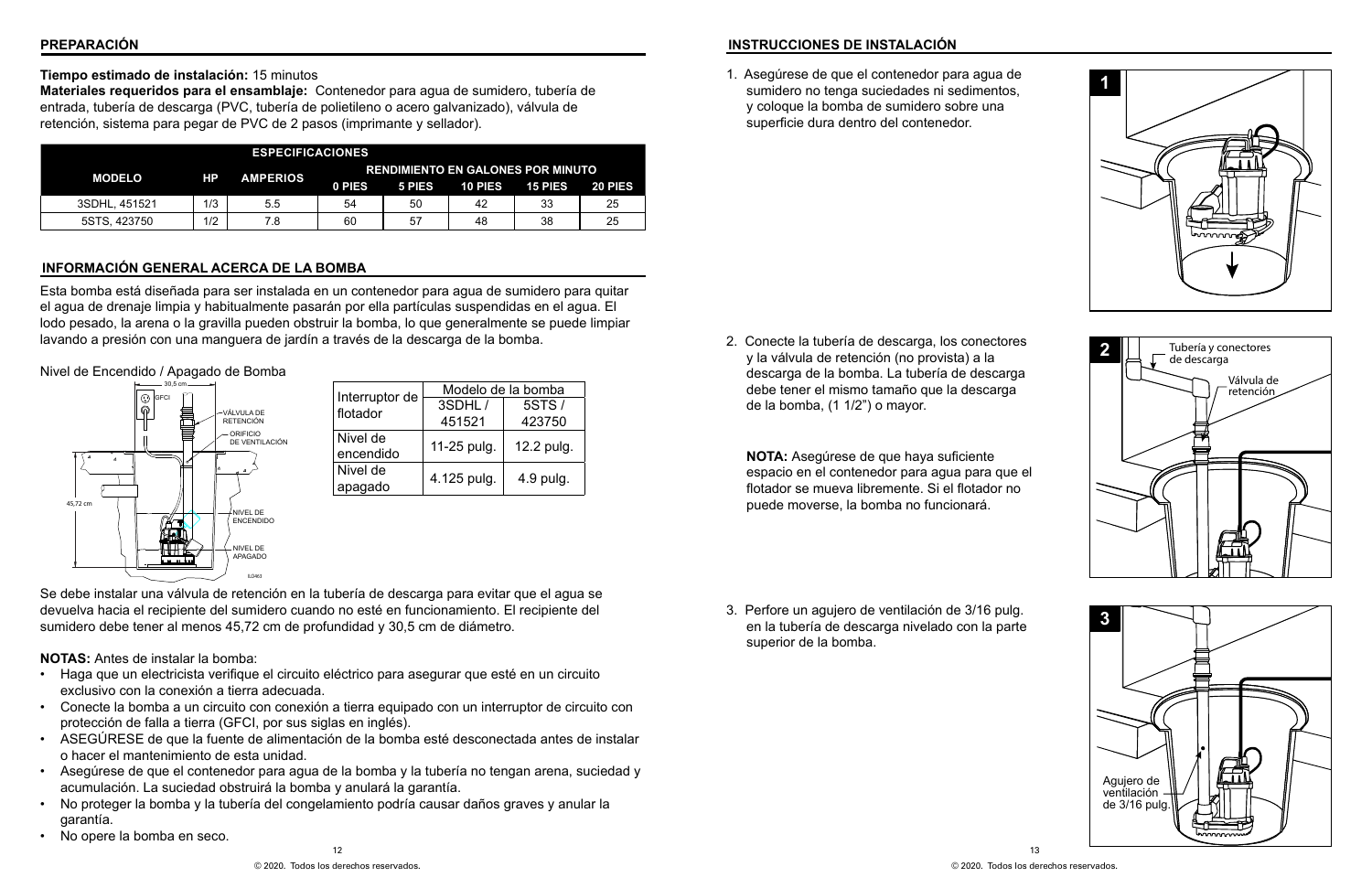4. Asegúrese de tener las manos secas y de no estar parado en el agua. Conecte la bomba a un enchufe eléctrico con GFCI debidamente conectado a tierra.

**ADVERTENCIA:** No utilice una extensión eléctrica.

**NOTA:** Encinte el cable de electricidad a la tubería de descarga para evitar que interfiera con el movimiento del flotador.

5. Pruebe el funcionamiento de la bomba echando agua en el contenedor para agua de sumidero.

6. Instale una cubierta para el contenedor para agua de sumidero para completar la instalación.







#### **INSTRUCCIONES DE INSTALACIÓN CUIDADO Y MANTENIMIENTO**

**ADVERTENCIA**: Desconecte siempre la bomba de la fuente de energía eléctrica antes de manipularla.

#### **Al menos cada tres meses:**

Quite la suciedad que pudiera acumularse alrededor del contenedor para agua de sumidero para evitar que interfiera con el funcionamiento del interruptor del flotador.

Limpie el orificio de ventilación que se perforó en la tubería de descarga durante la instalación.

.

Pruebe el funcionamiento del sistema.



#### **GARANTÍA**

Este producto se garantiza por un período de dos años a partir de la fecha de compra. Sujeto a las condiciones indicadas a continuación, el fabricante se compromete a reparar o reemplazar al consumidor original cualquier parte del producto que resulte defectuosa debido a defectos de materiales o mano de obra. Para obtener el servicio de garantía, póngase en contacto con el distribuidor al que le compró el producto. El fabricante se reserva el derecho y la opción exclusivos de determinar si se deben reparar o sustituir los equipos, piezas o componentes defectuosos. Los daños debidos a circunstancias ajenas al control del fabricante no están cubiertos por esta garantía.

ESTA GARANTÍA NO APLICARÁ: (a) a defectos o mal funcionamiento ocasionados por no instalar, operar o mantener la unidad de acuerdo con las instrucciones impresas proporcionadas, (b) a los fallos resultantes del abuso, accidentes o negligencia o uso inapropiado de productos químicos o aditivos en el agua, (c) a los servicios normales de mantenimiento y las piezas utilizadas en relación con dicho servicio; (d) a las unidades que no estén instaladas de acuerdo con los códigos locales, ordenanzas y buenas prácticas comerciales normalmente aplicables y (e) la unidad se utiliza para fines distintos a los que fue diseñada y fabricada.

DEVOLUCIÓN DE COMPONENTES EN GARANTÍA: Cualquier elemento a ser reparado o reemplazado bajo esta garantía debe ser devuelto al fabricante en Kendallville, Indiana o a cualquier otro lugar que el fabricante pueda designar, con flete prepagado.

LA GARANTÍA AQUÍ CONTENIDA ESTÁ EN LUGAR DE TODAS LAS OTRAS GARANTÍAS EXPRESAS Y NO PUEDE SER AMPLIADA O MODIFICADA POR NADIE. CUALQUIER GARANTÍA IMPLÍCITA DEBERÁ LIMITARSE AL PERÍODO DE ESTA GARANTÍA LIMITADA Y A PARTIR DE ENTONCES TODAS DICHAS GARANTÍAS IMPLÍCITAS QUEDARÁN RECHAZADAS Y EXCLUIDAS. EL FABRICANTE NO SERÁ RESPONSABLE, BAJO NINGUNA CIRCUNSTANCIA, DE NINGÚN DAÑO INCIDENTAL, CONSECUENTE O ESPECIAL, COMO, A TÍTULO ENUNCIATIVO PERO NO RESTRICTIVO, LA PÉRDIDA DE OTROS BIENES O EQUIPOS, LA PÉRDIDA DE BENEFICIOS, INCONVENIENTES U OTROS DAÑOS INCIDENTALES O CONSECUENTES DE CUALQUIER TIPO O CARÁCTER. LA RESPONSABILIDAD DEL FABRICANTE NO DEBERÁ SUPERAR EL PRECIO DEL PRODUCTO EN EL CUAL SE BASE TAL RESPONSABILIDAD.

Esta garantía le otorga a usted derechos legales específicos y podría tener otros derechos que varían de un estado a otro. Algunos estados no permiten limitaciones en la duración de una garantía implícita, de forma que la limitación anterior podría no aplicar a usted. Algunos estados no permiten la exclusión o limitación de daños incidentales o emergentes, de forma que la limitación o exclusión anterior podría no aplicar a usted.

#### **En aquellas instancias en que haya daños causados por una presunta falla de la bomba, el propietario deberá conservar la bomba a fin de investigar dicha falla.**